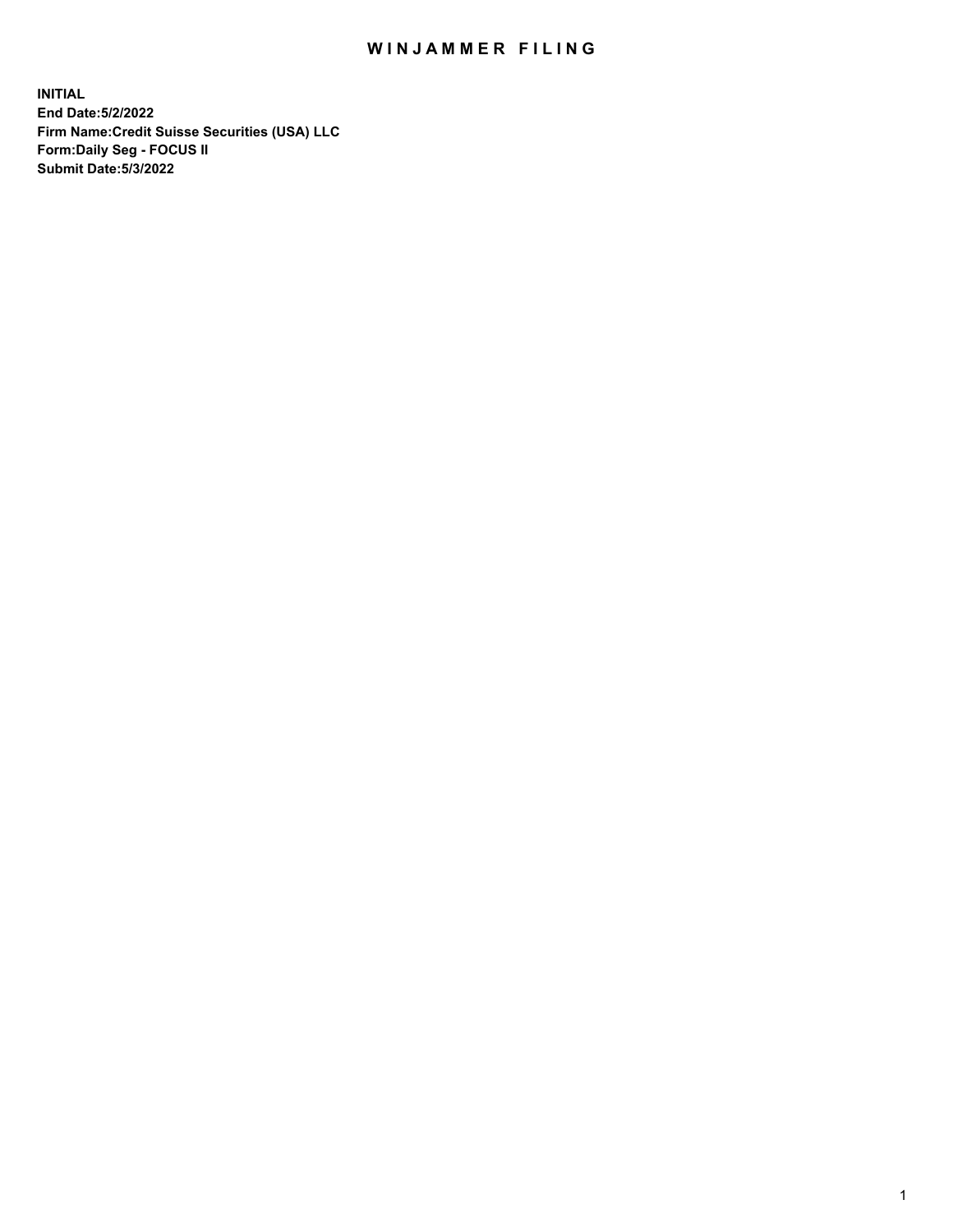**INITIAL**

**End Date:5/2/2022** 

# **Firm Name:Credit Suisse Securities (USA) LLC**

**Form:Daily Seg - FOCUS II** 

# **Submit Date:5/3/2022**

#### **Daily Segregation - Cover Page**

| Name of Company                                                                                                                                                                                                                                                                                                               | <b>Credit Suisse Securities (USA)</b><br><b>LLC</b>                |
|-------------------------------------------------------------------------------------------------------------------------------------------------------------------------------------------------------------------------------------------------------------------------------------------------------------------------------|--------------------------------------------------------------------|
| <b>Contact Name</b>                                                                                                                                                                                                                                                                                                           | <b>Alexander Baptiste</b>                                          |
| <b>Contact Phone Number</b>                                                                                                                                                                                                                                                                                                   | 919-994-6223                                                       |
| <b>Contact Email Address</b>                                                                                                                                                                                                                                                                                                  | alexander.baptiste@credit-suiss<br>e.com                           |
| FCM's Customer Segregated Funds Residual Interest Target (choose one):<br>a. Minimum dollar amount: ; or<br>b. Minimum percentage of customer segregated funds required:% ; or<br>c. Dollar amount range between: and; or<br>d. Percentage range of customer segregated funds required between:% and%.                        | $\frac{0}{5}$<br>0 <sub>0</sub><br>0 <sub>0</sub>                  |
| FCM's Customer Secured Amount Funds Residual Interest Target (choose one):<br>a. Minimum dollar amount: ; or<br>b. Minimum percentage of customer secured funds required:%; or<br>c. Dollar amount range between: and; or<br>d. Percentage range of customer secured funds required between:% and%.                           | $\frac{0}{5}$<br>0 <sub>0</sub><br>0 <sub>0</sub>                  |
| FCM's Cleared Swaps Customer Collateral Residual Interest Target (choose one):<br>a. Minimum dollar amount: ; or<br>b. Minimum percentage of cleared swaps customer collateral required:%; or<br>c. Dollar amount range between: and; or<br>d. Percentage range of cleared swaps customer collateral required between:% and%. | $\frac{0}{5}$<br>$\underline{0}$ $\underline{0}$<br>0 <sub>0</sub> |

Attach supporting documents CH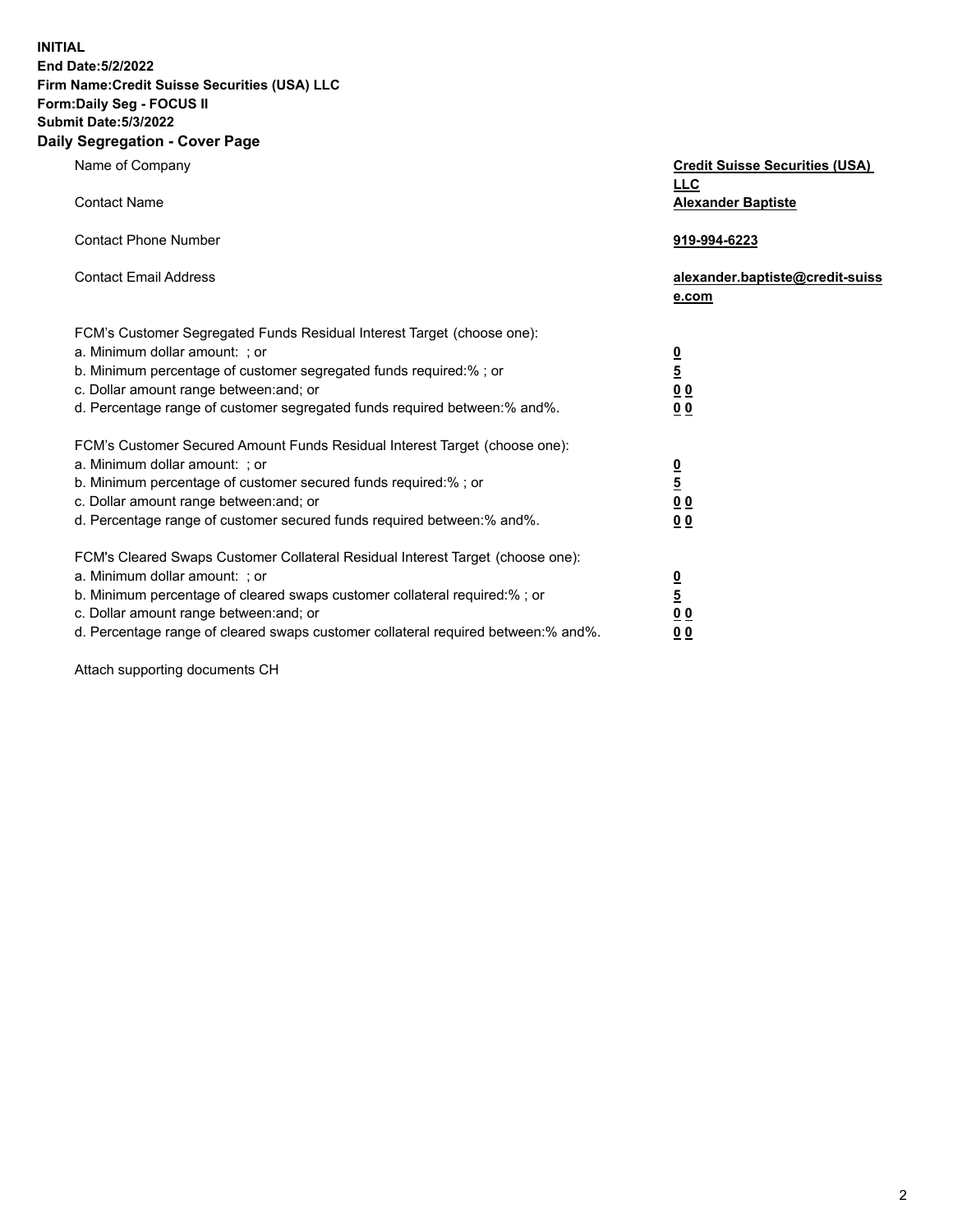**INITIAL End Date:5/2/2022 Firm Name:Credit Suisse Securities (USA) LLC Form:Daily Seg - FOCUS II Submit Date:5/3/2022**

#### **Daily Segregation - Secured Amounts**

|     | Foreign Futures and Foreign Options Secured Amounts                                         |                                   |
|-----|---------------------------------------------------------------------------------------------|-----------------------------------|
|     | Amount required to be set aside pursuant to law, rule or regulation of a foreign            | $0$ [7305]                        |
|     | government or a rule of a self-regulatory organization authorized thereunder                |                                   |
| 1.  | Net ledger balance - Foreign Futures and Foreign Option Trading - All Customers             |                                   |
|     | A. Cash                                                                                     | 2,637,540,427 [7315]              |
|     | B. Securities (at market)                                                                   | 21,374,463 [7317]                 |
| 2.  | Net unrealized profit (loss) in open futures contracts traded on a foreign board of trade   | -1,632,418,221 [7325]             |
| 3.  | Exchange traded options                                                                     |                                   |
|     | a. Market value of open option contracts purchased on a foreign board of trade              | 124 [7335]                        |
|     | b. Market value of open contracts granted (sold) on a foreign board of trade                | $0$ [7337]                        |
| 4.  | Net equity (deficit) (add lines 1. 2. and 3.)                                               | 1,026,496,793 [7345]              |
| 5.  | Account liquidating to a deficit and account with a debit balances - gross amount           | 114,172,845 [7351]                |
|     | Less: amount offset by customer owned securities                                            | -114,116,272 [7352] 56,573 [7354] |
| 6.  | Amount required to be set aside as the secured amount - Net Liquidating Equity              | 1,026,553,366 [7355]              |
|     | Method (add lines 4 and 5)                                                                  |                                   |
| 7.  | Greater of amount required to be set aside pursuant to foreign jurisdiction (above) or line | 1,026,553,365 [7360]              |
|     | 6.                                                                                          |                                   |
|     | FUNDS DEPOSITED IN SEPARATE REGULATION 30.7 ACCOUNTS                                        |                                   |
| 1.  | Cash in banks                                                                               |                                   |
|     | A. Banks located in the United States                                                       |                                   |
|     |                                                                                             | 12,331,914 [7500]                 |
|     | B. Other banks qualified under Regulation 30.7                                              | 208,035,762 [7520] 220,367,676    |
| 2.  |                                                                                             | [7530]                            |
|     | Securities                                                                                  |                                   |
|     | A. In safekeeping with banks located in the United States                                   | 21,374,463 [7540]                 |
|     | B. In safekeeping with other banks qualified under Regulation 30.7                          | 0 [7560] 21,374,463 [7570]        |
| 3.  | Equities with registered futures commission merchants                                       |                                   |
|     | A. Cash                                                                                     | $0$ [7580]                        |
|     | <b>B.</b> Securities                                                                        | $0$ [7590]                        |
|     | C. Unrealized gain (loss) on open futures contracts                                         | $0$ [7600]                        |
|     | D. Value of long option contracts                                                           | $0$ [7610]                        |
|     | E. Value of short option contracts                                                          | 0 [7615] 0 [7620]                 |
| 4.  | Amounts held by clearing organizations of foreign boards of trade                           |                                   |
|     | A. Cash                                                                                     | $0$ [7640]                        |
|     | <b>B.</b> Securities                                                                        | $0$ [7650]                        |
|     | C. Amount due to (from) clearing organization - daily variation                             | $0$ [7660]                        |
|     | D. Value of long option contracts                                                           | $0$ [7670]                        |
|     | E. Value of short option contracts                                                          | 0 [7675] 0 [7680]                 |
| 5.  | Amounts held by members of foreign boards of trade                                          |                                   |
|     | A. Cash                                                                                     | 2,703,355,486 [7700]              |
|     | <b>B.</b> Securities                                                                        | $0$ [7710]                        |
|     | C. Unrealized gain (loss) on open futures contracts                                         | $-1,719,485,308$ [7720]           |
|     | D. Value of long option contracts                                                           | 124 [7730]                        |
|     | E. Value of short option contracts                                                          | 0 [7735] 983,870,302 [7740]       |
| 6.  | Amounts with other depositories designated by a foreign board of trade                      | 0 [7760]                          |
| 7.  | Segregated funds on hand                                                                    | $0$ [7765]                        |
| 8.  | Total funds in separate section 30.7 accounts                                               | 1,225,612,441 [7770]              |
| 9.  | Excess (deficiency) Set Aside for Secured Amount (subtract line 7 Secured Statement         | 199,059,076 [7380]                |
|     | Page 1 from Line 8)                                                                         |                                   |
| 10. | Management Target Amount for Excess funds in separate section 30.7 accounts                 | 51,327,668 [7780]                 |

11. Excess (deficiency) funds in separate 30.7 accounts over (under) Management Target **147,731,408** [7785]

3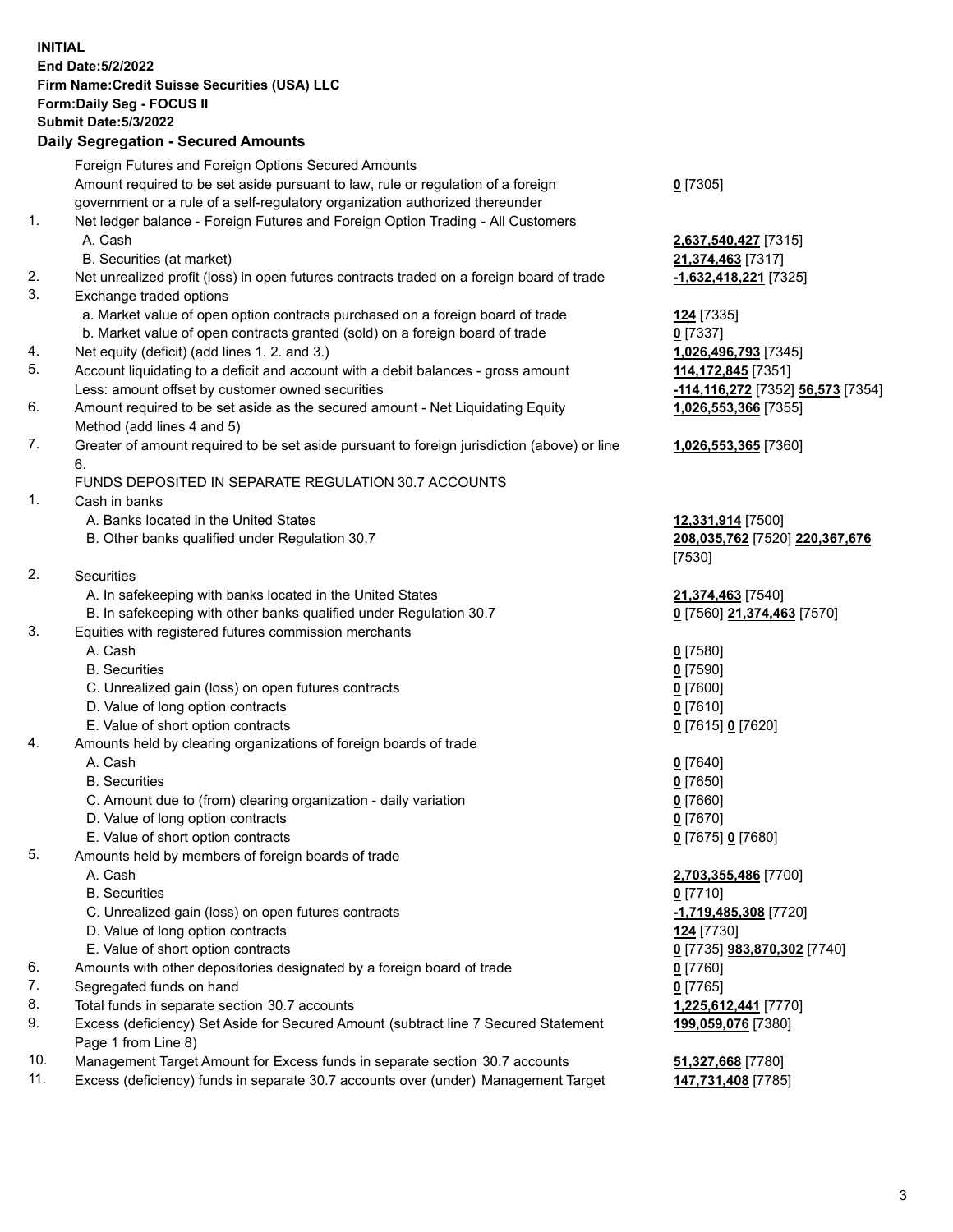|     | <b>INITIAL</b>                                                                                 |                                 |
|-----|------------------------------------------------------------------------------------------------|---------------------------------|
|     | End Date: 5/2/2022                                                                             |                                 |
|     | Firm Name: Credit Suisse Securities (USA) LLC                                                  |                                 |
|     | Form: Daily Seg - FOCUS II                                                                     |                                 |
|     | <b>Submit Date: 5/3/2022</b>                                                                   |                                 |
|     | Daily Segregation - Segregation Statement                                                      |                                 |
|     | SEGREGATION REQUIREMENTS(Section 4d(2) of the CEAct)                                           |                                 |
| 1.  | Net ledger balance                                                                             |                                 |
|     | A. Cash                                                                                        | 353,851,954 [7010]              |
|     | B. Securities (at market)                                                                      | 305,518,120 [7020]              |
| 2.  | Net unrealized profit (loss) in open futures contracts traded on a contract market             | 6,130,287 [7030]                |
| 3.  | Exchange traded options                                                                        |                                 |
|     | A. Add market value of open option contracts purchased on a contract market                    | 55,197,185 [7032]               |
|     | B. Deduct market value of open option contracts granted (sold) on a contract market            | -59,669,623 [7033]              |
| 4.  | Net equity (deficit) (add lines 1, 2 and 3)                                                    | 661,027,923 [7040]              |
| 5.  | Accounts liquidating to a deficit and accounts with                                            |                                 |
|     | debit balances - gross amount                                                                  | 5,968,843 [7045]                |
|     | Less: amount offset by customer securities                                                     | -5,943,012 [7047] 25,831 [7050] |
| 6.  | Amount required to be segregated (add lines 4 and 5)                                           | 661,053,754 [7060]              |
|     | FUNDS IN SEGREGATED ACCOUNTS                                                                   |                                 |
| 7.  | Deposited in segregated funds bank accounts                                                    |                                 |
|     | A. Cash                                                                                        | 139,850,254 [7070]              |
|     | B. Securities representing investments of customers' funds (at market)                         | $0$ [7080]                      |
|     | C. Securities held for particular customers or option customers in lieu of cash (at<br>market) | 298,984,013 [7090]              |
| 8.  | Margins on deposit with derivatives clearing organizations of contract markets                 |                                 |
|     | A. Cash                                                                                        | 416,601,798 [7100]              |
|     | B. Securities representing investments of customers' funds (at market)                         | $0$ [7110]                      |
|     | C. Securities held for particular customers or option customers in lieu of cash (at            | 6,534,107 [7120]                |
|     | market)                                                                                        |                                 |
| 9.  | Net settlement from (to) derivatives clearing organizations of contract markets                | 4,656,832 [7130]                |
| 10. | Exchange traded options                                                                        |                                 |
|     | A. Value of open long option contracts                                                         | 55,197,185 [7132]               |
|     | B. Value of open short option contracts                                                        | -59,669,623 [7133]              |
| 11. | Net equities with other FCMs                                                                   |                                 |
|     | A. Net liquidating equity                                                                      | 164,184 [7140]                  |
|     | B. Securities representing investments of customers' funds (at market)                         | $0$ [7160]                      |
|     | C. Securities held for particular customers or option customers in lieu of cash (at            | $0$ [7170]                      |
|     | market)                                                                                        |                                 |
| 12. | Segregated funds on hand                                                                       | $0$ [7150]                      |
| 13. | Total amount in segregation (add lines 7 through 12)                                           | 862,318,750 [7180]              |
| 14. | Excess (deficiency) funds in segregation (subtract line 6 from line 13)                        | 201,264,996 [7190]              |
| 15. | Management Target Amount for Excess funds in segregation                                       | 33,052,688 [7194]               |
| 16. | Excess (deficiency) funds in segregation over (under) Management Target Amount                 | 168,212,308 [7198]              |
|     | <b>Excess</b>                                                                                  |                                 |